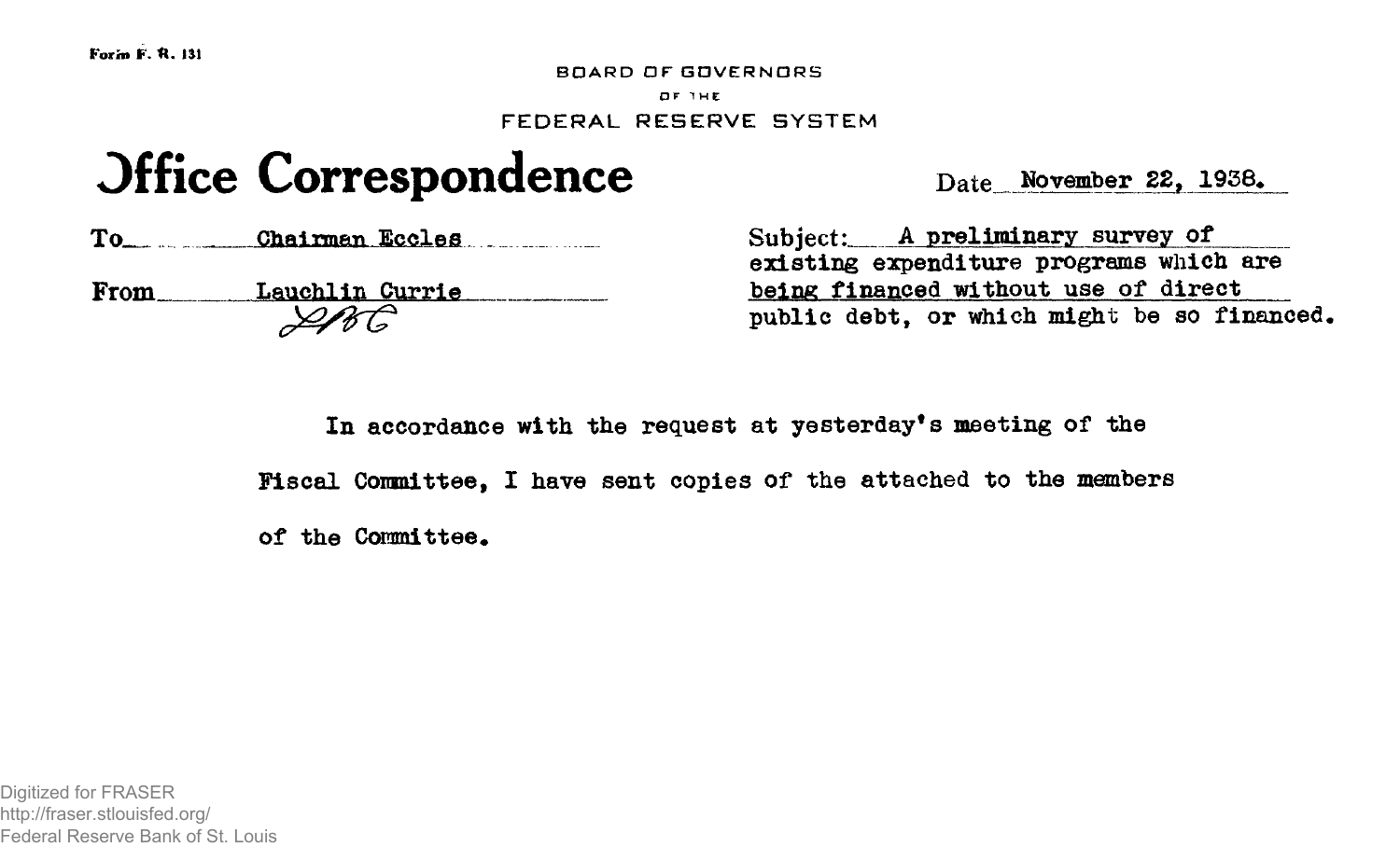## A PRELIMINARY SURVEY OF EXISTING EXPENDITURE PROGRAMS WHICH ARE BEING FINANCED WITHOUT USE OF DIRECT PUBLIC DEBT. OR WHICH MIGHT BE SO FINANCED.

## Findings

I - Over \$1 billion of guaranteed debt might be substituted at any time for public debt, if suitable administrative and legislative action were taken. Any such immediate reduction of the public debt would be at the expense of a corresponding reduction in later years.

(a) the R. F. C. has  $$600$  million of borrowings from the Treasury which it could retire by issuing its own debentures. This requires no legislation.

(b) If new legislation were enacted, another one-half billion dollars of direct public debt might be retired by issuing guaranteed bonds against existing assets. The R. F. C. might retire part of its capital stock and the HOLC might take over shares of savings and loan associations owned by the Treasury. Assets of the emergency crop loan program, assets of the rural rehabilitation program and assets that have been transferred to the U.S. Maritime Commission might form the security for issues of newly authorized bonds or notes of Federal agencies.

II - Expenditure programs now in existence to the amount of some half billion dollars a year might be financed without the use of direct public debt, providing suitable administrative and legislative action were taken.

This conclusion rests on the following considerations: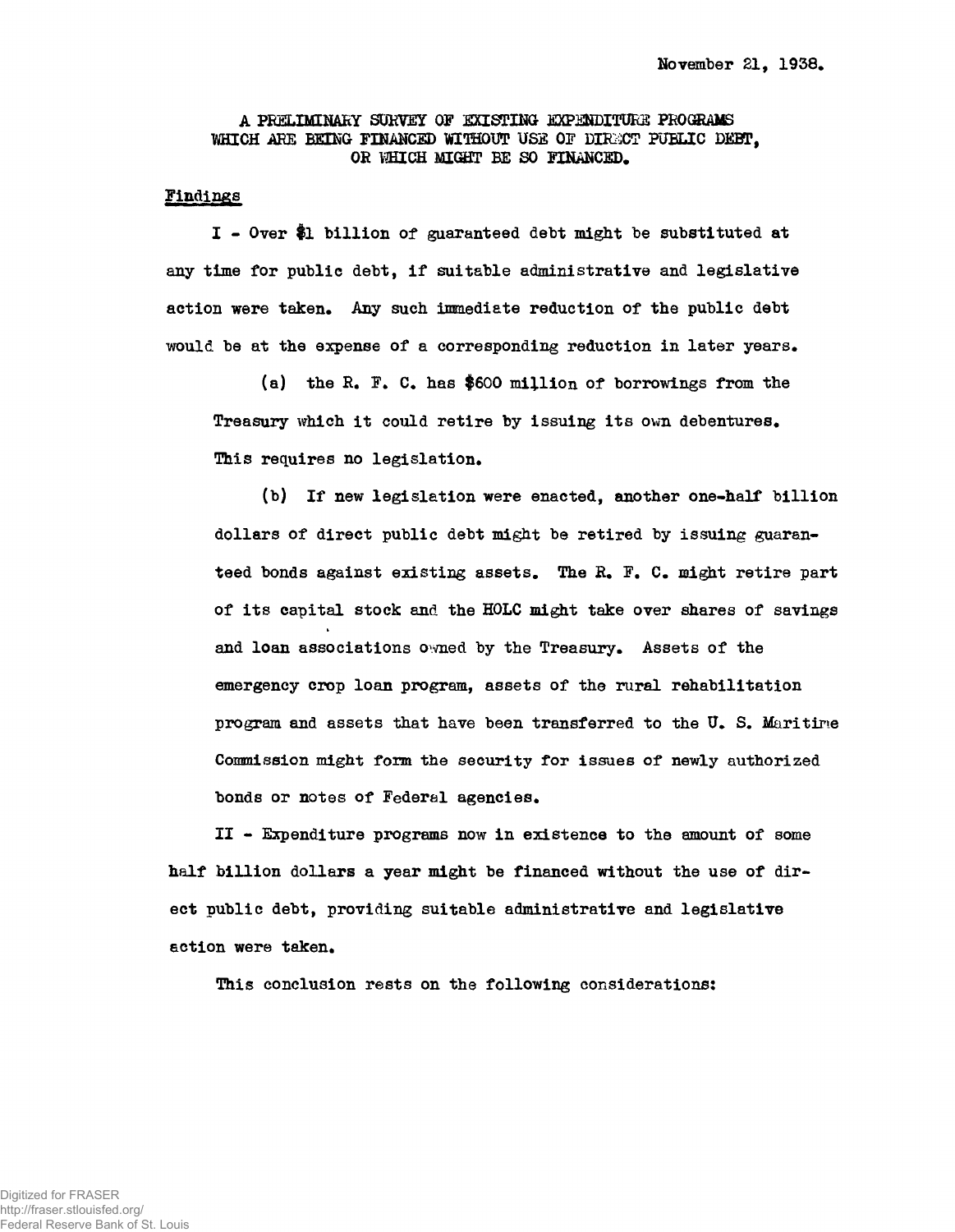**(a) A number of Federal corporate agencies, whose capital stock is owned in whole or in part by the Treasury, will automatically continue to make loans largely without further use of the** direct public debt. Among these are the United States Housing **Authority, the Commodity Credit Corporation, the Federal Home Loan Banks and the banks and corporations of the Farm Credit Administration. The one of these which will clearly be expanding its assets steadily is the United States Housing Authority; its loans, to be financed with guaranteed bonds, may reach a total of \$150,000,000 by next June and may increase by another #300,000,000 in the following fiscal year\***

(b) If the R. F. C. undertakes to finance all its further **loans by issuing guaranteed notes, a loan expansion which might amount to anything from #50,000,000 to #250,000,000 could be** financed without instead of with the use of direct public debt. **This would include loans to municipalities in connection with** the P. W. A. program, loans to railroads, loans to public utilities, and loans through the R. F. C.'s subsidiaries, the **Export-Import Bank, the R\* F\* C\* Mortgage Company and the Federal National Mortgage Association.** 

**(c) If suitable legislation were enacted, certain other expenditure programs already in existence, which may run from #100,000,000 to #200,000,000 a year, might be financed without** instead of with the use of direct public debt. The most promis**ing of these programs for this purpose include Rural Electrification**

**-2-**